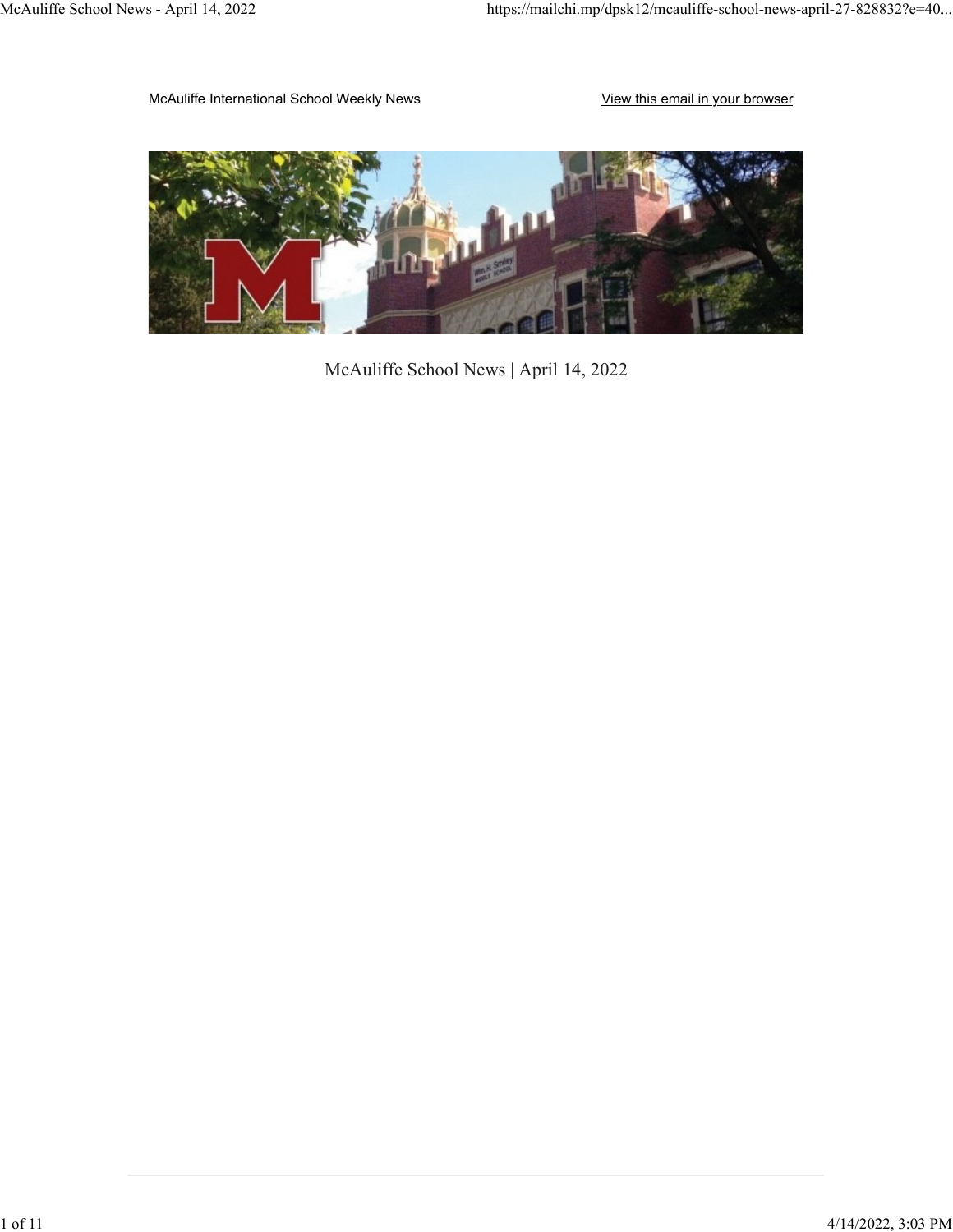Dear McAuliffe Community,

If you routinely read the weekly newsletter, you might have read that we're gonna Fling the heck out of Spring this month! This event is part, "Oh my word, how I have missed your face!" and part fundraiser. We know, we have all missed the community that is McAuliffe, but we also need to talk about the fundraising aspect.

Are you aware that when DPS changed the bell schedule, McAuliffe put together a morning enrichment program without funds from the district? Next year we are already planning a more robust enrichment program, offering even more opportunities to our students before the school day starts.

Are you aware that our Critical Needs program provides support to hundreds of our students each year? Critical Needs does precisely what its name says and more. If a student and family are in a tough spot, we do what we can to help them get through it. Critical Needs helps with uniforms, school supplies, personal care products, food backpacks, and even gifts during the holiday season. Ensuring our students have their critical needs met is one of McAuliffe's most significant commitments, and in the last two years, we've had more students than ever relying on our program.

These are just two of the reasons why we desperately need to raise funds for our school. McAuliffe has always been a school that offers engaging programs and supports ALL students, and we need you to help us continue these things that make McAuliffe… McAuliffe.

Please join us April 29th from 6:00-8:30pm! Bring your lawn chairs, blankets, and most importantly some funds to help support our school!

~ McAuliffe at Smiley Foundation Board

# IMPORTANT DATES

For a full list of upcoming events visit our website.

Wednesday 4/20 Coffee & Community, 9:30am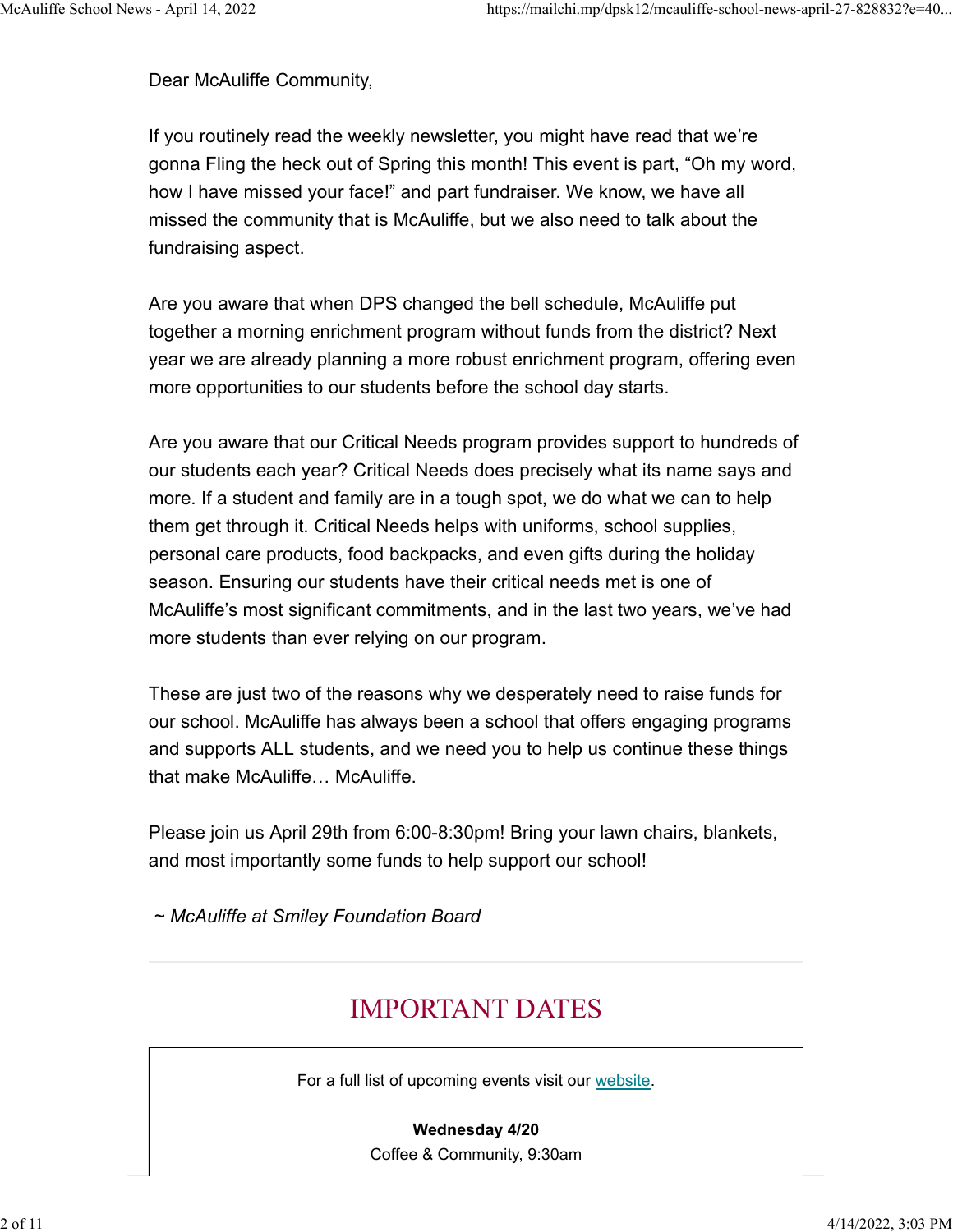## Friday 4/22

CSC Meeting, 8:15am 7th Grade RISE Day

Friday 4/29 Spring Fling Fundraiser, 6:00pm

Friday 5/6 8th Grade Capstone Presentations

# TOP NEWS

## 8th Grade Capstone Project Support

As our 8th graders take action with their Capstone Projects this month, they are reaching out to the community for help. Please check out the following projects that need your support. We will continue to post additional projects on our Capstone Projects webpage. Thanks in advance for your support of our 8th graders and their drive to take local action that has global significance!

- Save the Children Campaign to Help Children of Ukraine
- School Supply Drive
- Fun Run to Support Safehouse Denver

## Coffee & Community - Wednesday, April 20

Please join us for our Virtual Coffee & Community next Wednesday, April 20th at 9:30am. Hosted by our Dean of Operations, Sherry Beardshear and Community Liasion, Michelle Moore, this is a chance to learn about upcoming school events, how to get involved, and hear from different staff members and students. Hope you can make it! Zoom link

## Electronics Recycling Event - April 22nd

Celebrate EARTH DAY! Bring your old electronics for recycling on Friday April 22nd to McAuliffe. Drop off location will be at the corner of 26th Ave & Kearney St. (by the garden) between 8:00-9:00am. Please see the attached flyer.



## Save the Date! Spring Fling Fundraising Event - April 29th

Please mark your calendars for April 29th at 6:00pm for an evening with friends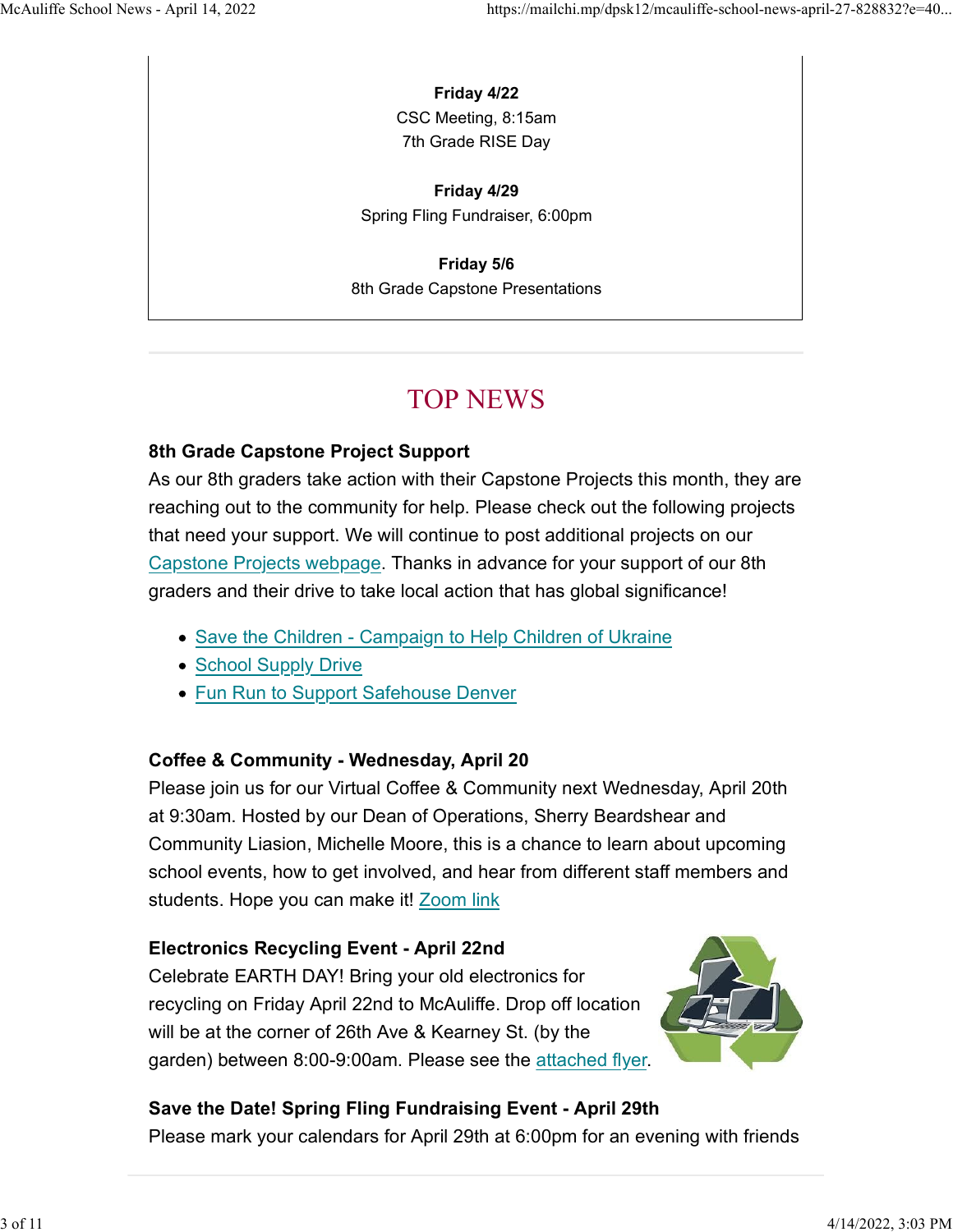and food trucks, an inflatable obstacle course, a DJ and a dance party, a small silent auction, and most importantly, our community! We can't wait! McAuliffe School News - April 14, 2022<br>https://mailchi.mp/dpsk12/mcauliffe-school-news-april-27-828832?e=40...<br>and food trucks, an inflatable obstacle course, a DJ and a dance party, a small<br>silent auction, and most import

## Carpooling for 22-23 School Year

Already wondering how you're going to get the kids to school next year? Please join this Central Park/Park Hill Carpool Facebook group to plan carpools with other families and help the environment at the same time!

#### Items Needed for 7th Grade RISE Day

On April 22nd, our 7th-grade team is hosting a RISE day for students! It will be a day of health, wellness, and fun! We are in need of some items to help make this day of success. If you are able to donate any of these items, please bring these items to the Community Office by 4/21. Thank you all again for being such an AMAZING community!

- Healthy Snack! Nature Valley Bars, Kind Bars, Fruit Bars, 20 Boxes of Fruit Snacks, SmartPop Popcorn, GoGo Squeeze pouch, Water, Bananas, Cutie Oranges
- Yoga Mats! We are in need of about 40 used yoga mats. If you have an extra mat or know of someone that is getting rid of some old mats, we would love to have them!
- Magazines! The students will be creating vision boards and we would love to have magazines geared towards health, wellness, and inspiration. If you have old magazines that you are looking to recycle, please bring them over to us!

# WEEK IN REVIEW

## 8th Grade Service Capstone Project Update

This has been a busy week for the capstone project! Students received support and pertinent information in their social studies classes about the action and reflection phases of the project and, on Wednesday, they had their second meeting with their supervisor. In addition, ten groups learned that they received a grant from the Foundation for Sustainable Urban Communities to help further their projects. Please join me in congratulating the following groups and individuals pictured below.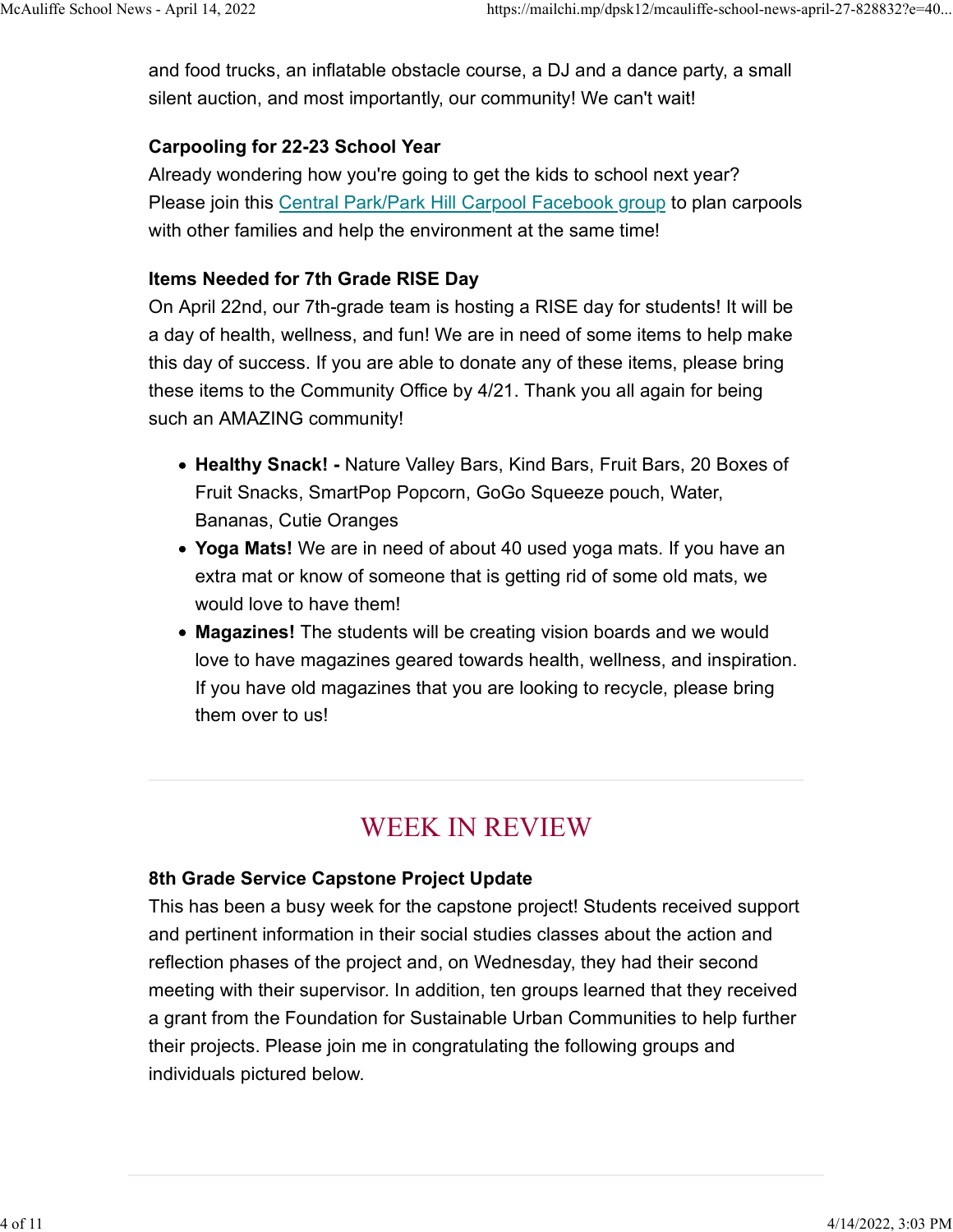

James Danneil, Ethan Hudock, Christopher Danneil, Graves Beltzer-- Opportunity LAX

Brittany Booker, Destiny Ward, Kris Redwine--Staff v. Student basketball game Ellena Kuhns--Cloves Syndrome

Amelia Cullip and Greysen Friedman--One Thing at a Time Chloe Erbecker, Mena Dorsey, Abbie Miller--Baking for Shelter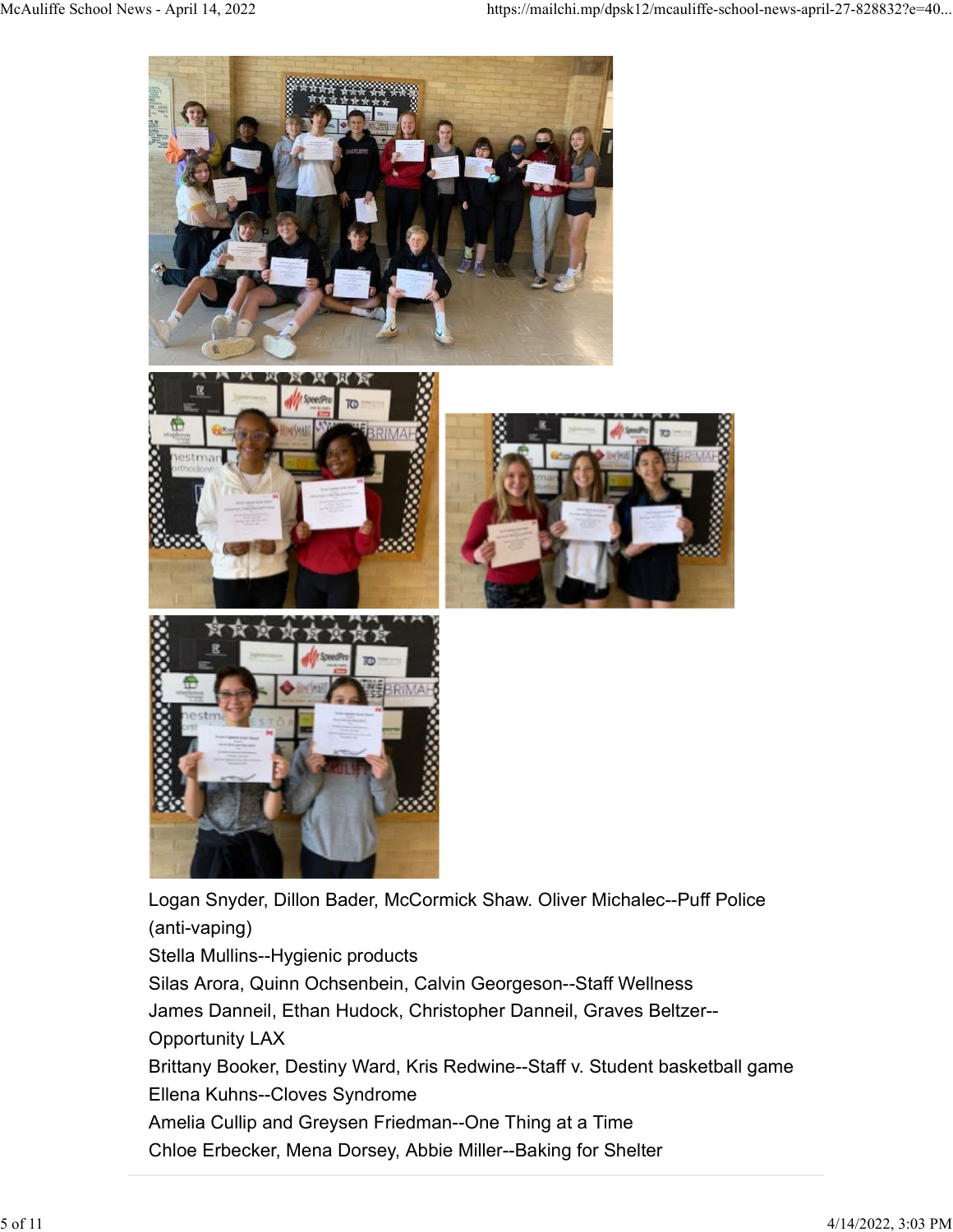Ingrid Merkner, Ava Lowery, Margaret Martin--fun run to benefit survivors of domestic violence Aurora (Rory) Jones and Anna (AJ) James--children's shelters Missing from the pictures are Kris Redwine, Logan Snyder, and Greysen Friedman McAuliffe School News - April 14, 2022 https://mailchi.mp/dpsk12/mcauliffe-school-news-april-27-828832?e=40...<br>Ingrid Merkner, Ava Lowery, Margaret Martin--fun run to benefit survivors of<br>domestic violence

# COMING EVENTS

# CSC Meeting - April 22nd

The next CSC meeting will be Friday, April 22nd. If you are interested in attending, please email Mr. Dennis and he will share the Zoom link.

# REMINDERS

# How Sick is too Sick to Send Your Student to School?

With COVID restrictions and protocols changing, we wanted to share this information from the Colorado Department of Health about when you should keep your sick child home from school.

# Substance Abuse Resources For Parents

The DPS Substance Use Prevention (SUP) Program was created to support schools with prevention and early intervention supports for youth substance use. Click here to learn more about the programs utilized by the Substance Use Prevention Program at DPS.

# Mental Health Support for Colorado Youth

I Matter provides up to 3 free behavioral health sessions for youth in Colorado. Visit | Matter.com for more information.

# Safe2Tell Colorado

Safe2Tell Colorado offers anonymous reporting for ANYTHING that concerns you, your friends, your family or community. If you have any concerns whatsoever, please call 1-877-542-7233 or submit a report online.



# Lattes for Teachers

Show your child's teachers how much you appreciate them with a coffee from Lattesforteachers! Teachers can access these coffees and lattes anytime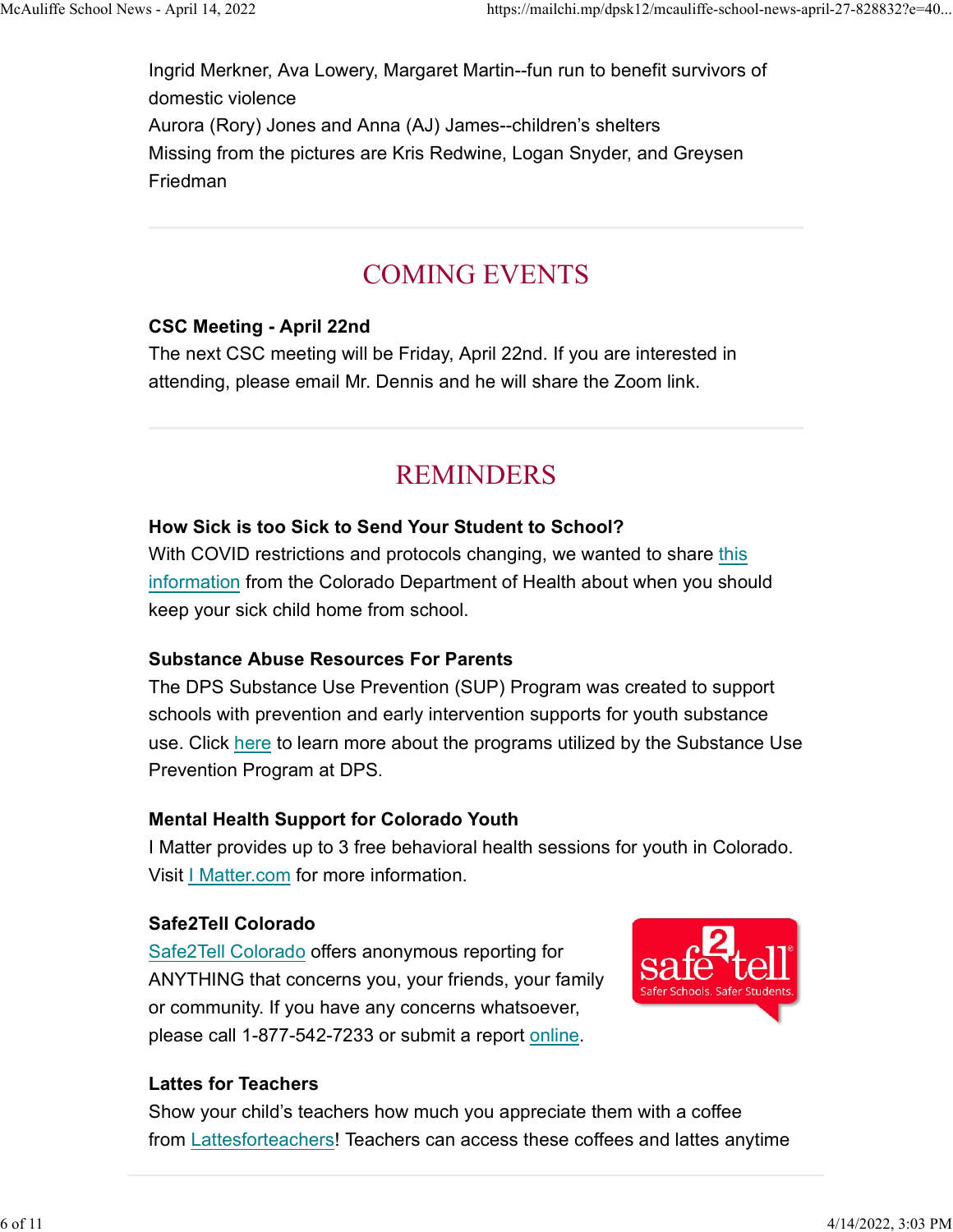during the day at the automated machine in the staff lounge - so easy! AND you'll be supporting a local business with your purchase – double win!! To send an eNote and a beverage, click here. All staff email addresses can be found here. You can also sponsor a free coffee day for ALL staff for only \$75! McAuliffe School News - April 14, 2022<br>https://mailchi.mp/dpsk12/mcauliffe-school-news-april-27-828832?e=40...<br>during the day at the automated machine in the staff lounge - so easy! AND<br>you'll be supporting a local busines

#### Connect with us on the Digital Deets Mobile App

Connect with us on our mobile app - Digital Deets! Access calendars, staff contact information and other resources easily from your mobile device. Here is how you can sign-up:



- 1. Head to Digital Deets or download the mobile app
- 2. Sign-up and connect to your child. (You will need you student's ID)
- 3. Choose your notifications preferences (push or email)

## 2022-23 McAuliffe School Calendar

Attached is the proposed calendar for the 2022-23 McAuliffe school year. We hope this is helpful for families in planning summer travels.

# COMMUNITY NEWS

Friday Night Lights, Shining a Light on Mental Strength Event - May 6th In recognition of Mental Health Awareness month in May, NFL player Ben Garland and his Wingman63 Foundation is hosting the 2nd Annual "Friday Night Lights: Shining a LIght on Mental Health" stair climb event. THe focus of this event is to raise awareness of mental health, reduce the stigma of asking for help, and equip attendees with practical tools to support mental health. For more information and to RSVP click here.

Free Presentation: "IEP and 504 Frequently Asked Questions" - April 13th Understanding the special education process can be confusing— leaving families, caregivers, and even educators with many unanswered questions. During this presentation, participants will explore helpful resources as well as ask questions of local experts from the DPS Child Find Private School Evaluation Team and Special Education Consultant at Project Idea. Use this Evite link to RSVP and to gain access to the Zoom link for this free presentation hosted by DenCoKID .

Current 7th Grade Families - Regis Jesuit Admissions Information The admissions season for the Regis Class of 2027 has arrived and we want to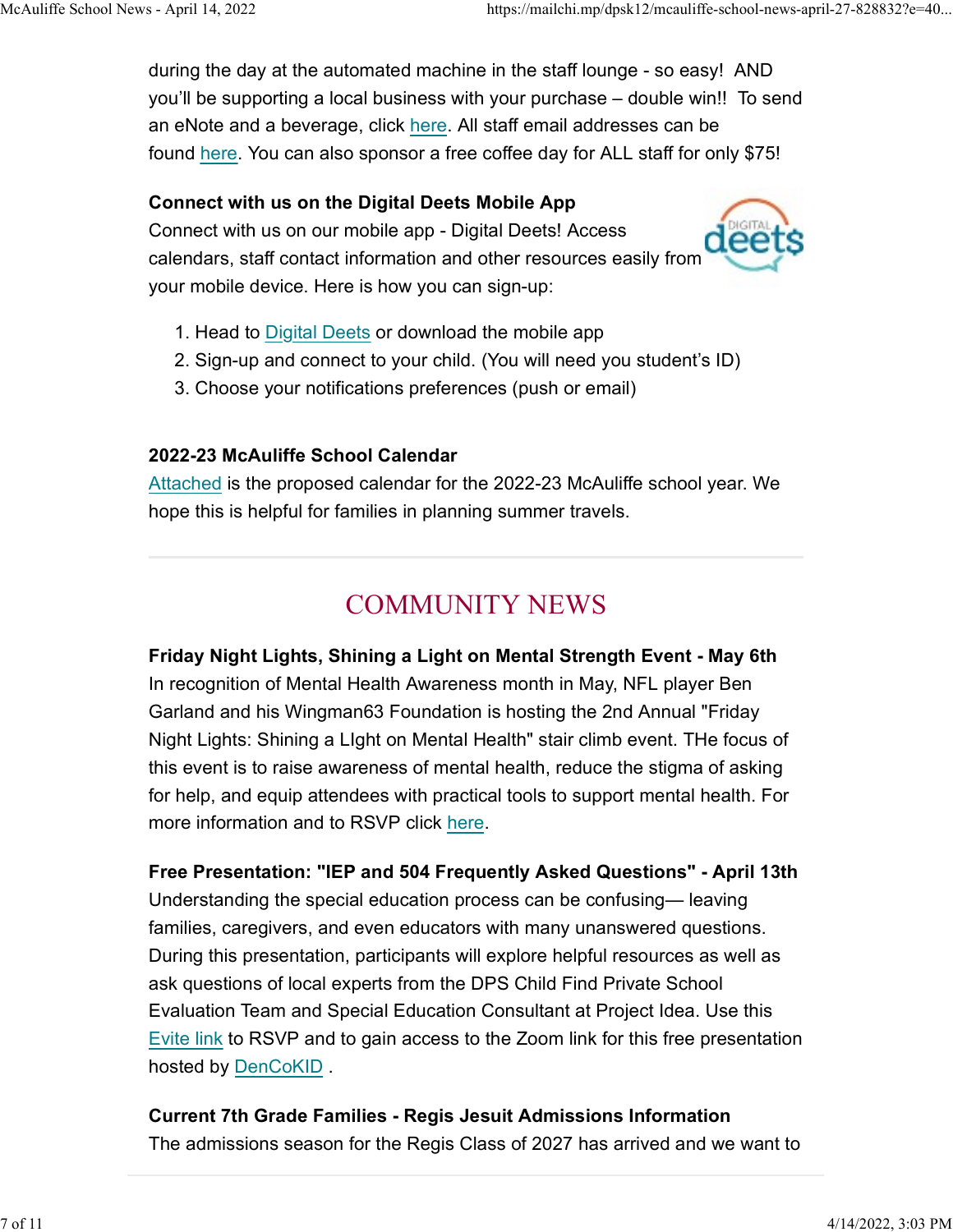be sure all families, interested in exploring Regis Jesuit, have taken the first step in the admissions process by creating an online admissions account. Through your online admissions account, we will communicate with you about all upcoming admissions events, including family tours, the practice HSPT entrance exam, and our Summer Kickoff Carnival for the Class of 2027. Your admissions account will also serve as your one-stop to register for events, apply to Regis Jesuit, and track your application materials. Visit the Regis Jesuit Admissions website for more information. McAuliffe School News - April 14, 2022 https://mailchi.mp/dpsk12/mcauliffe-school-news-april-27-828832?e=40...<br>be sure all families, interested in exploring Regis Jesuit, have taken the first<br>step in the admissions process

# Northfield High Cheers, Poms & Drumline Tryouts

Eighth graders who will attend Northfield next year - If you're interested in trying out for Cheers, Poms, or the Drumline, tryouts are coming up in May. Click here or email enockina@ocansey@dpsk12.net for more information.

## Summer Programs & Activities

Please see the below options for summer activities for your student.

- DPS Summer Programming Website
- City of Denver Youth Programing Website

#### Tween Boutique - Promoting Inner Beauty First

Tween Boutique is a clothing brand in your neighborhood that encourages TWEEN-age girls to attain confidence towards their outer appearance by identifying true beauty within. We now offer a venue for girls to discover who they are capable of becoming through our TWEEN acronym - Tenacious, Well Spoken, Educated, Esteemed, and Noble.



We are available by appointment only which gives girls exclusive attention for inner selfie reflections, shopping, and time to take pictures at our new and improved #Inner Selfie Studio. Book your Tween's Birthday, individual Tween Time, or group Tween Time now!

You can book your appointment here - visit our website for more information!

## Purler Wrestling Academy @ Northfield

Northfield HS is thrilled to host the Purler Wrestling Academy and holding a 5 Day Summer Wrestling Camp in June. Every wrestler attending camp gets a free \$179 set of the video instruction for everything they learn at camp. All wrestlers between the ages of 10-18 are welcome. You can find more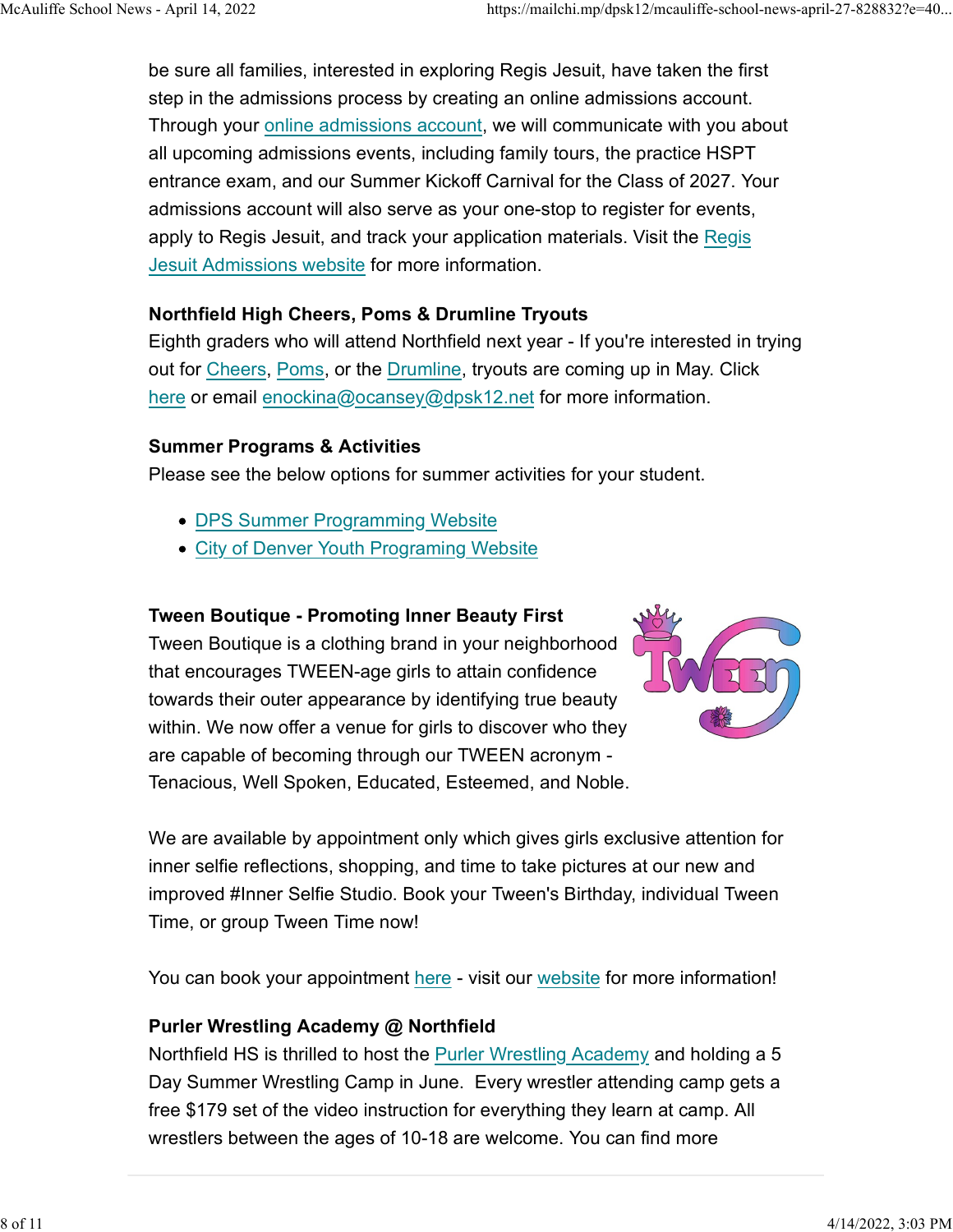information at our registration page or at Purler Wrestling Academy. We have opened registration for 90 wrestlers. Contact Coach Startzer at coachstartzer@gmail.com for more information! McAuliffe School News - April 14, 2022<br>https://mailchi.mp/dpsk12/mcauliffe-school-news-april-27-828832?e=40...<br>information at our <u>registration page</u> or at <u>Purler Wrestling Academy</u>. We have<br>opened registration for 90 wre

## 7th Annual Summer Sports Camp at South High School

Denver South Athletics will be hosting their 7th annual summer sports camp in partnership with nationally recognized non-profit 2-4-1 Sports. 2-4-1 Denver South will take place the weeks of June 13th and June 20th. Our camp is run and led by our highschool coaches and varsity athletes at South High School. For more information click on this flyer or visit the 2-4-1 website.

## Soccer Electric

McAuliffe Community Partner SOCCER ELECTRIC is teaming up again with the Denver Film Society, Denver East High School and other local partners to organize the 8th annual "CAMPLIFY" summer soccer camp June 6 - 10 @ Denver East High School and Sie Film Center. Campers play games and develop their soccer skills with experienced soccer coaches at Denver East High School's varsity soccer stadium in the mornings, followed by outdoor ART / STEM sessions, and then age-appropriate movies at the Sie Film Center. Campers receive a tee shirt and a ball, and will be assigned to small training groups based on soccer experience. Visit soccerelectric.com for more information and registration links.

# Denver Wolfpack Youth Rugby Club

The Denver Wolfpack Youth Rugby Club is a rugby club for both boys and girls in Colorado. Our focus is on safety, sportsmanship and the strengthening of youth character by introducing the core values of rugby into a team sports experience that will endure for a lifetime. Our spring season is rapidly approaching and registration opens soon. Please follow us Denver Wolfpack Youth Rugby or reach out to us at contact@denveryouthrugby.com.

Click here for more information on the girls rugby team. Click here for information on the spring rugby season.

# THANKS TO OUR SPONSORS

# Thank you to our Platinum Sponsor - The Franklin Foundation.<br>At The Franklin Foundation, we believe communities are

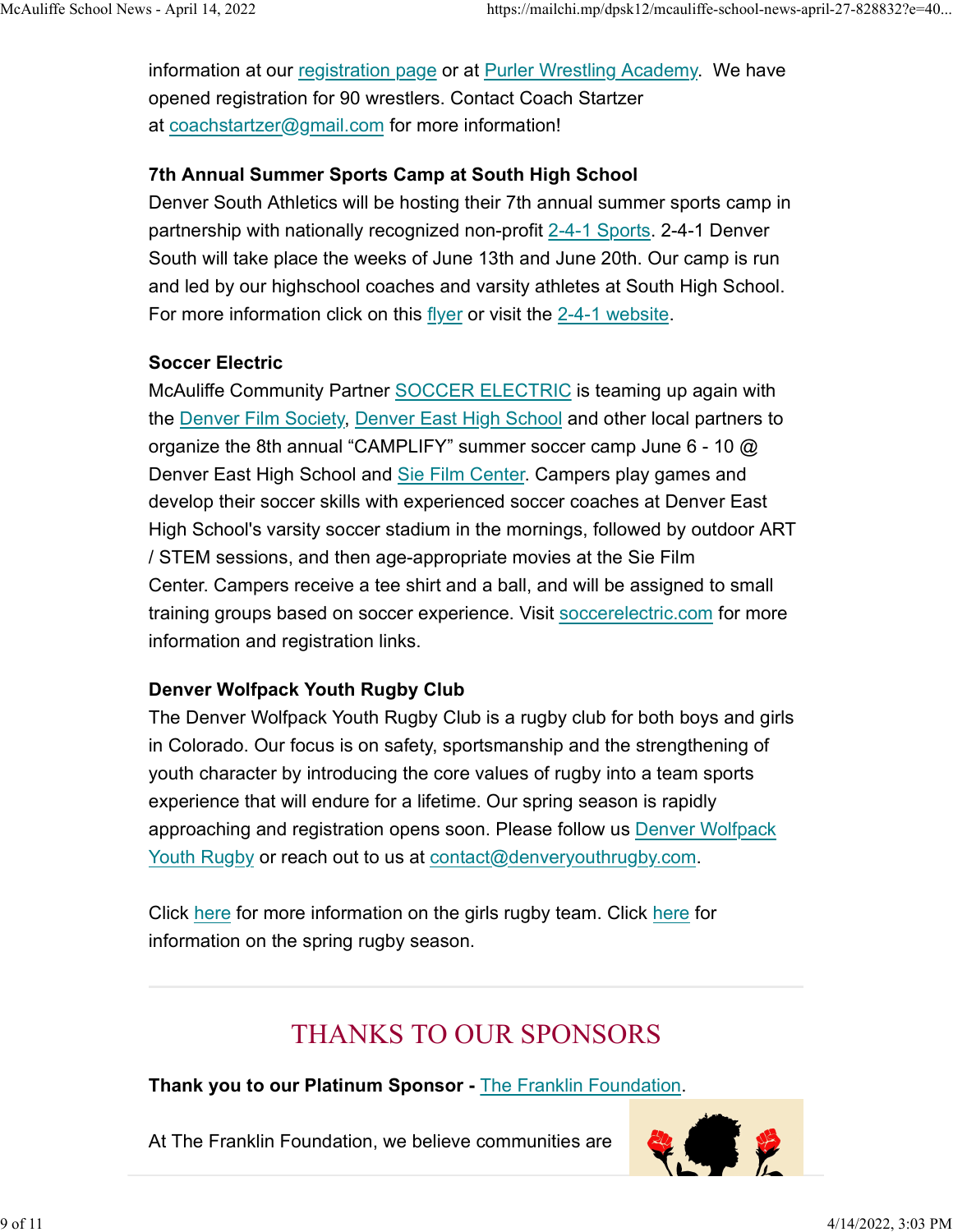the essence of a strong country. As an organization, we strive for excellence within local communities by equipping them with the resources they need to thrive. We go above McAuliffe School News - April 14, 2022 https://mailchi.mp/dpsk12/mcauliffe-school-news-april-27-828832?e=40...<br>the essence of a strong country. As an organization, we<br>strive for excellence within local communities by equip



and beyond to ensure a safe and empowering environment; where members in the community can learn to embrace their identity while gaining the necessary skills to become a leader in their community.

## Support McAuliffe and Become a Sponsor!

We love the collaboration with our community and how much we can also help support the local businesses in our neighborhood! As we begin another year for our amazing students, we are reaching out to community leaders, businesses, and partners to sponsor our school again.

The McAuliffe at Smiley Foundation exists to support McAuliffe and aims to raise money each year to help fund the costs of student enrichment programs, critical needs (student uniforms, food bank, school supplies, etc..), and building improvements for the McAuliffe at the Smiley campus. We are looking forward to an awesome year for our students and the community!

If you are interested in becoming a sponsor, please contact our Community Liaison Michelle Moore at michelle moore@dpsk12.org.

Follow us on Instagram @McAuliffeIntlSchool and check us out on Facebook!

# IMPORTANT LINKS

McAuliffe Website Calendar and Bell Schedule DPS Choice and Enrollment DPS Transportation Services DPS Parent Portal

> Copyright © 2016 McAuliffe International School, All rights reserved. You are receiving this email as parent/guardian of a McAuliffe student.